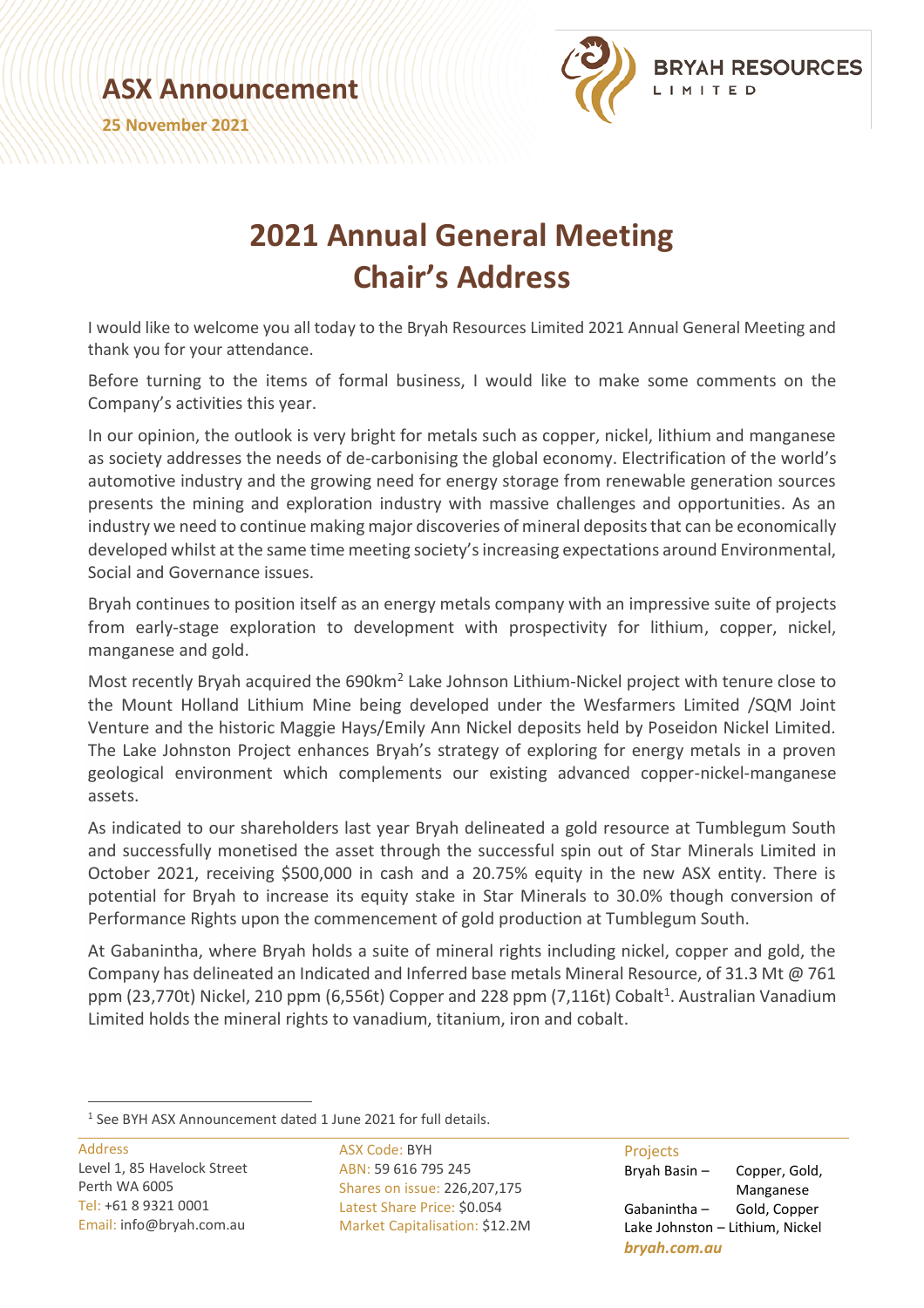

Additional flotation tests are being conducted in close conjunction with Australian Vanadium Limited as part of a Pre-Feasibility study into the economics of producing a sulphide concentrate rich in base metals for the current 25 year life of the project.

Additionally, Bryah reported significant and very exciting gold potential at Gabanintha with highgrade gold occurrences identified at the New Hope prospect and elsewhere in cross-cutting fault zones within the vanadium deposit. The gold results to date support our view that there is potential for significant gold mineralization in nine structural corridors over the 11 kilometre long vanadium deposit.

The Windalah copper-gold project in the Bryah Basin continues to expand. We have completed aircore, percussion and diamond drill programs this year and whilst we have core samples pending laboratory analysis we have been very encouraged by visual examination of the drill core. Logging of the drill core has identified styles of mineralisation that are typical of Volcanogenic Massive Sulphide copper-gold deposits located elsewhere in the Bryah Basin.

Bryah's manganese joint venture with OM Holdings Limited in the Bryah Basin has continued its advance towards production. We have had success in using geophysical surveys to locate manganese mineralisation under shallow cover, which we believe will improve our exploration success rate over untested areas in the future. The joint venture has an active program of metallurgical testwork happening, which will assist us in determining the processing techniques needed to produce a high-grade manganese ore product. In addition, the joint venture is in the process of completing a maiden mineral resource estimate across several prospects.

On the corporate side the company has successfully raised \$5.25 million since the last AGM, placing the company in a sound financial position going forward.

On behalf of the board of directors I thank shareholders for their continued support and we look forward to making further significant advances on our key projects in 2022.

## I will now move to the formal part of the meeting.

*The board of directors of Bryah Resources Limited has authorised this announcement to be given to the ASX.*

For further information, please contact:

**Neil Marston Cate Rocchi Managing Director Perth Media** 

Tel: +61 8 9321 0001 **E:** [cate@perthmedia.com.au](mailto:cate@perthmedia.com.au)